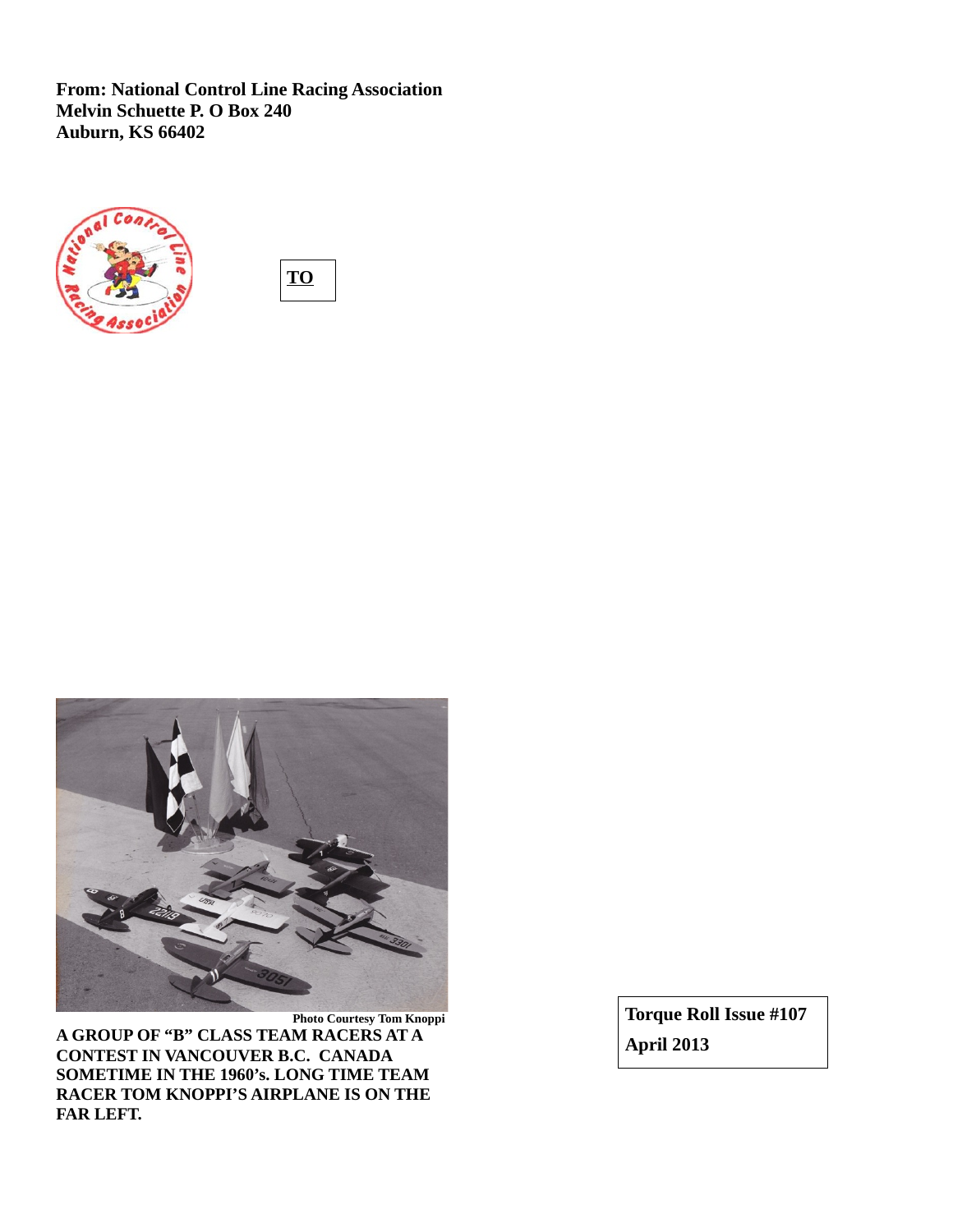# **PRESIDENT-Melvin Schuette**

To My Fellow NCLRA Members;

In my Composition class I learned that writing your fist paragraph defines what you are your article is about and the rest of what you write supports what you said in the first paragraph. Unfortunately I don't have a lot to say about one topic most of the time, so I sort of ramble along jumping from topic to topic, such as this month's article.

Some of you, those who have attended the AMA Nationals in the past should of already received an entry form in the mail, but if you haven't and are planning on attending this year's Nationals you can go to AMA's Web Site at [http://www.modelaircraft.org](http://www.modelaircraft.org/) and under the Competition and Events tab you can find entry forms for both the official and unofficial events. If you plan on attending the nationals and only plan on entering unofficial events you will have to register as a Mechanic in order to compete in unofficial events. Entry fees for unofficial events will be collected on site the day of the event. The cost of unofficial event entry is \$15.00 per event.

When I first started attending the nationals it meant something if you were good enough to place in an event at the nationals, besides the trophy you got bragging rights for a year. Some of the hardest fought races I saw were in Scale Racing. You really weren't anybody unless you won Scale Racing at the Nationals. Sometimes I get the feeling that people see the AMA Nationals just like another local contest. I would like to see the Nationals return to the elite contest that it once was.

To me placing at the Nationals means something, and the trophies are what I can show others of my accomplishments. Currently the number of trophies that are given out in each event is determined by the number of pre-entries in the event. The cutoff date for pre-entry is June  $15<sup>th</sup>$ , so I ask that if you are planning on attending the Nationals this summer that you pre-enter, so we can get the trophies that are due the contestants that earn them. In events that do not have enough entries to qualify for three trophies and we have at least three entries in an event I propose that the NCLRA pay for the trophies to third place. The NCLRA receives the event entry fees collected by the AMA for the official events, the money from the event fees would be used to cover the cost of the additional trophies.

Traditionally The Annual NCLRA Meeting has been held at the Sirloin Stockade, but I am taking suggestion

of an alternative locations To date I have only heard from two members as to where we want to hold the annual meeting. We have one person wanting to hold it at a Chinese Restaurant that has a buffet and two votes (one is mine) for pizza ordered in to the Education Room at the AMA Museum. I will be making the reservations at the end of April, so if you plan on attending the Nationals and the meeting let me know where you would like to have the meeting.

Since the time that the vote was taken to change the line lengths in Clown Racing at the Nats, I have been thinking about C/L racing in general. When I first started flying racing at the local level, at the contests I would attend they would hold Class I Mouse, Scale racing, Slow Rat, and two unofficial events. Most of the time there would be four or five contestants in each event, now days we are lucky to have 3 entrants per event and Class I Mouse is the only official event flown. I still feel, especially at the Nats that the number of unofficial events dilutes the importance of official events, yet I can see the importance of unofficial events. Yet I have to ask myself why the unofficial events are so popular? Is it because of the reduced cost of equipment in unofficial events? Is it because the planes are simpler to build? Or is it because the planes are easier to fly? In most cases the rules for unofficial racing events are such that it puts everyone on an equal playing field. The rules two local clubs use for a version of Fox Racing requires that the entrant must be the pilot. Yet we can use the same plane without any modifications in Dallas, but the contestants can be the pitman One advantage to the unofficial events is that the rules can be written to meet the desires of the local people easily, and if need be can be changed just as easily, while the process of changing rules for official events takes two years. Then how do we get people interested in flying the official racing events on the local level and at the Nats. Do we dumb down the rules for the official events? I hope not. The first thing we have to do is get people interested in flying C/L model airplanes, then get them interested in racing. How do we do it, I don't know. The most important thing is that we do what we have to do to keep it going, to have it available in the future.

Hopefully you have been able to get some building done over the winter. I know unfortunately I haven't, I still need to make a tank for my Clown (I've tried, but haven't got one done the way I want it done) and hopefully I will have my Quickie Rat back together before a contest at the end of April.

Melvin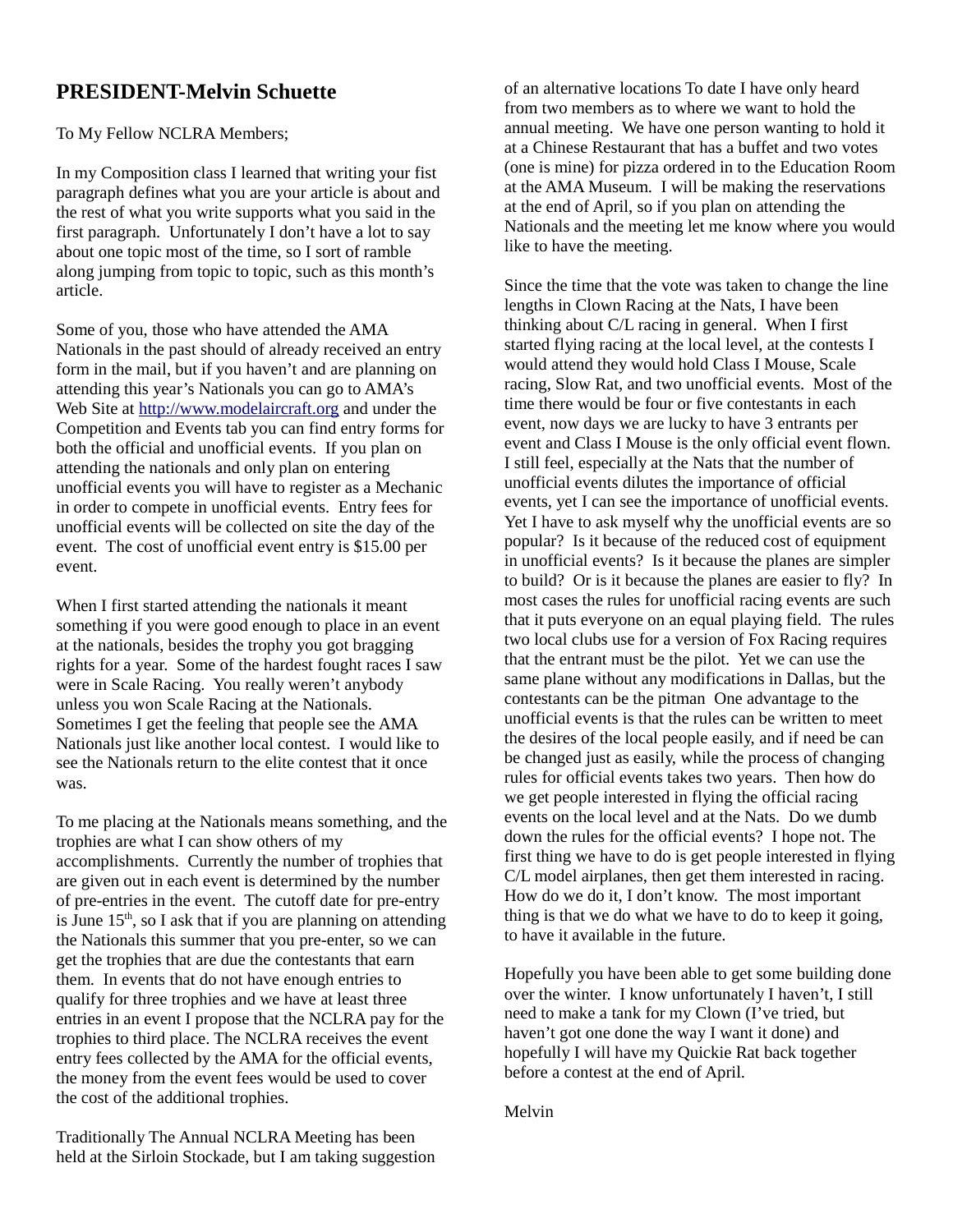# **SOUTHEAST DISTRICT – Jim Bradley**

No flying going on here in central Florida since before the first or the year. There has been some nice days but usually it has been windy and/or chilly. Most everyone seem content to just getting their stuff ready for the summer and a few are talking about the NATS.

We are still talking about trying to hold a small racing contest this spring but it may just turn out to be an open test and racing session. That's better than nothing. It is important to try and keep as many people involved in racing as possible. Hopefully this will keep the spark going until we can get a fire started again and start building up racing again.

One "find" I have made in the last few months has been the O.S. #1/#15, OS part number 21181902, needle valve assembly. It is used on one of their RC carburetors which is unimportant to us. What makes it usable to us is its configuration. If you want use a venturi with a pee tube fuel feed this assembly will work just fine. As a side benefit the depth the pee tube in the venturi can be easily adjusted. I have found it on E-bay and Tower Hobbies also stocks it. You can also go to [www.shop.vendio.com/rossienginesusa](http://www.shop.vendio.com/rossienginesusa) and find it along with some Rossi venturi's. If you have trouble with that link just Google SG Model Engines.



# **Northeast Representative- Phil Valente**

Not a lot happening here in the Northeast. The "Sandy" storm which hit the end of October closed our access to Mountain view Park.

The field was not damaged but they used the parking lot to hold debris from the storm.

They recently advised us that we can resume activities.

On Sunday March 10 the Middlesex Club held its annual brunch.

I have attached a picture of the cake. The club was incorporated in 1961 and is 50+ years old.

A good time was had by all.



**From The Editor**

Phil's Column got me thinking that a great way to promote Racing locally, would be to publish a feature article in each issue on local Control Line racing Club's and their history. If anyone would like to have their club showcased, then write a feature about your club and it's history, Include some pictures and anything else you might consider important (ie. famous or well known club members etc.) and I will see it gets published.

Think of it as free advertising for your club.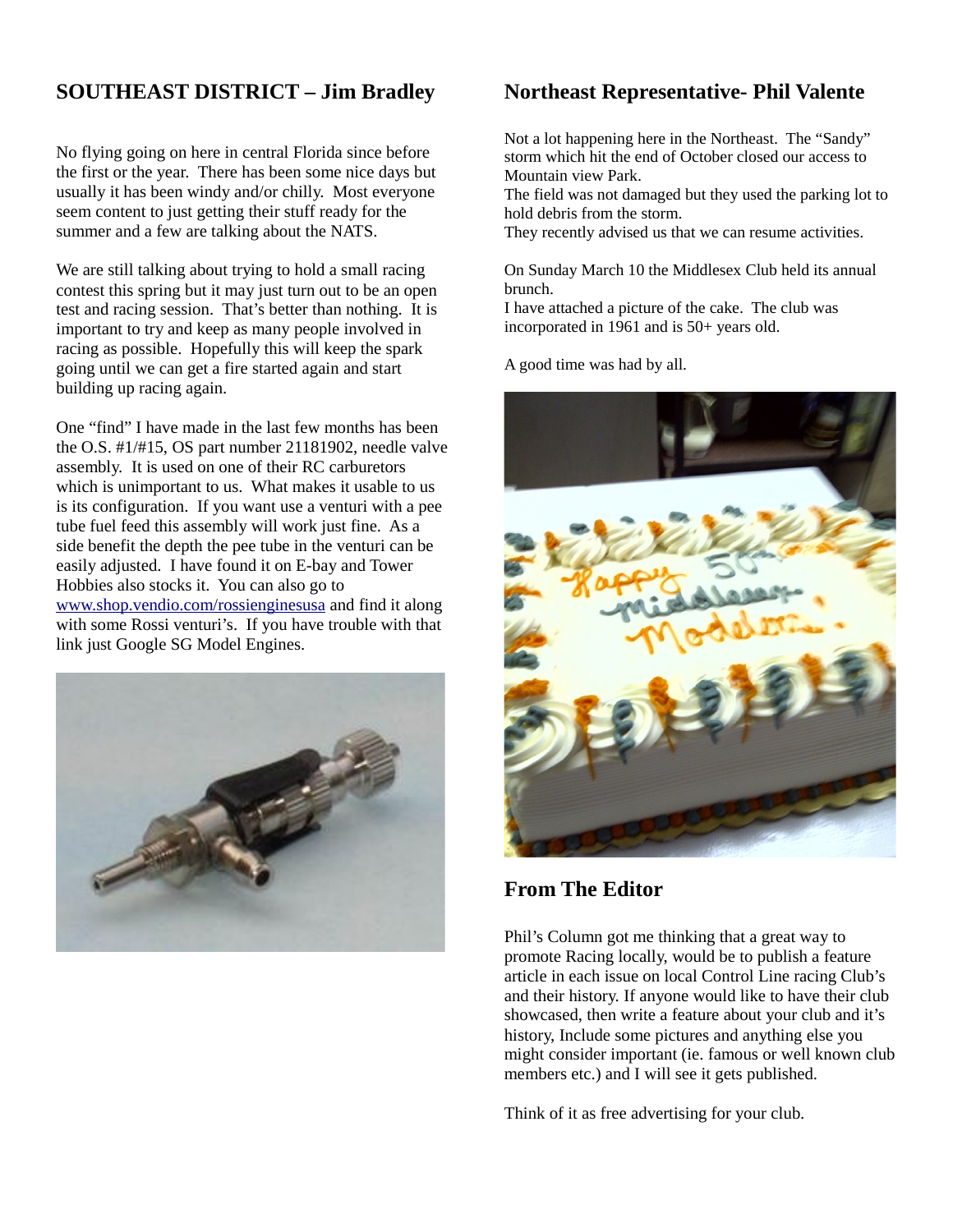

Welcome to BluegrassWorldCup.us! Here you can find information about the 2013 Bluegrass World Cup, the second year of America's F2A and F2C World Cup adventure!

The 2013 Bluegrass World Cup, presented by [SKYMAC,](http://www.skymacrc.com/) will be held October 18th, 19th, and 20th at Stahl Field located in beautiful Bowling Green, Kentucky. This three day event will be limited to 21 entries in F2A, and 21 Teams in F2C. SKYMAC will be offering travel vouchers to help offset the cost of travel from countries outside the North American continent of \$500USD per entry in F2A, and \$500USD per registered competitor in F2C. This will be payed out after completion of one round of flying.

Registration fees will be \$75USD per entry in F2A, and per competitor in F2C. This will include a catered BBQ meal on the field Friday evening, and a Banquet on Saturday Night. The BBQ on the field Friday will be \$9, and the banquet will be \$16 for friends and family.

Please visit the website to view the tentative schedule, and register for competition at the 2013 Bluegrass World Cup!







**http://www.BluegrassWorldCup.US**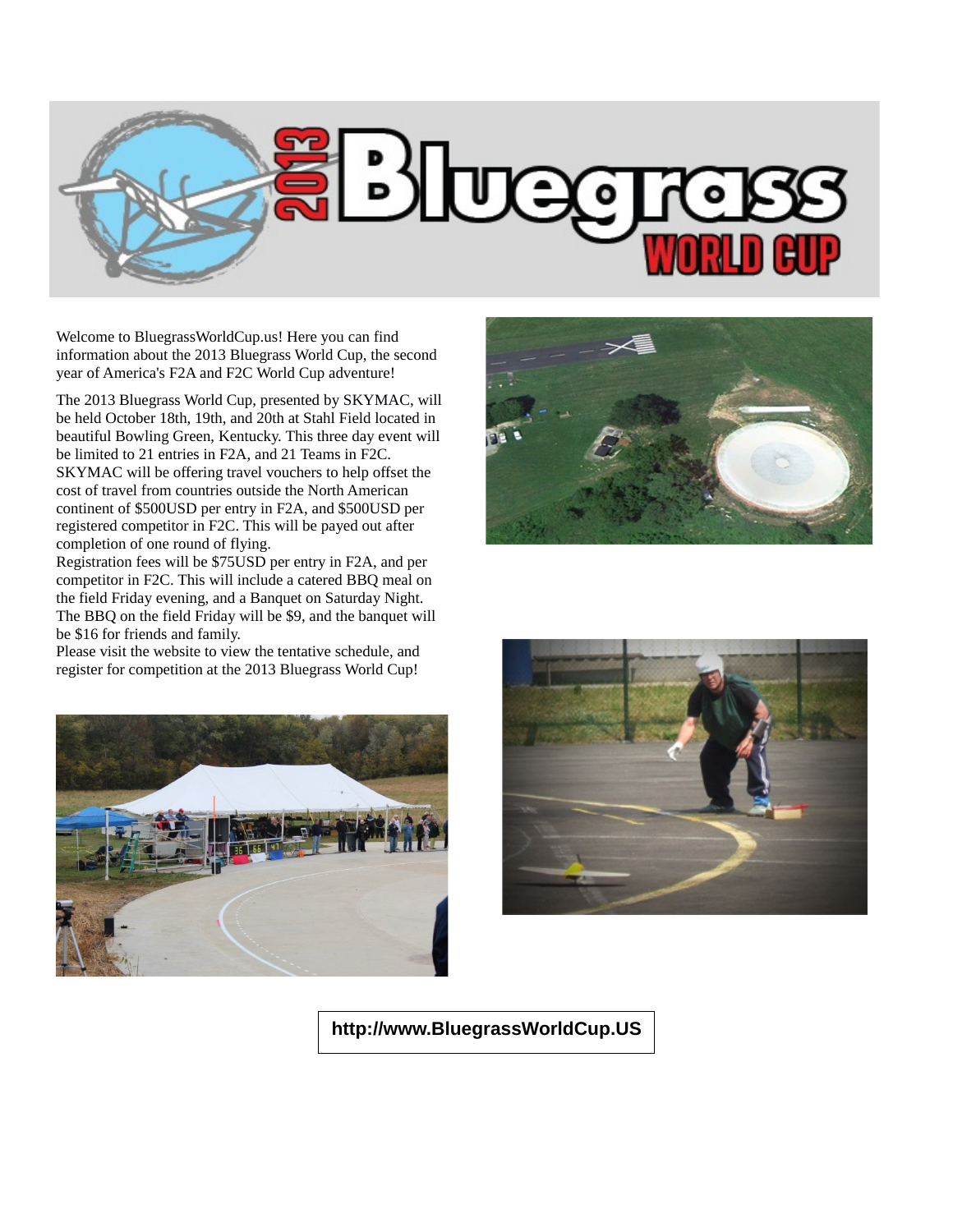# **CONTEST CALENDAR**

**NOTE! Confirm all contest details with Contest Director!**

**NCLRA cannot be held responsible for errors or omissions!** This calendar is compiled from data collected at the NCLRA website nclra.org. and other published sources. Members can log in to NCLRA.org and submit contest details.

# **NORTHEAST DISTRICT**

2013 RACING SCHEDULE South Jersey Aero Modelers

28-Apr 1 OZ GOODYEAR 1/2A SCALE RACING (cox only) CLOWN RACING-NCLRA CLOWN RACING-SPORTSMAN CD PHIL VALENTE 16155

30-Jun FOXBERG RACING-NCLRA CLOWN CLOWN RACING-SPORTSMAN 1/2A SCALE RACING(COX ONLY) CD PHIL VALENTE 16155

28-Jul 1 OZ GOODYEAR 2 OZ BIG GOODYEAR 1/2A SCALE RACING - COX ONLY CD PHIL VALENTE 16155

29-Sep 2 OZ BIG GOODYEAR FOXBERG SLOW RAT - NEW .25 CD PHIL VALENTE 16155

03-Nov SLOW RAT - NEW .25 WARBIRD FOX RACE CD PHIL VALENTE 16155

17-Nov FOXBERG CLOWN RACING-NCLRA CLOWN RACING-SPORTSMAN CD PHIL VALENTE 16155

CONTEST SITE: MOUNTAIN VIEW PARK "MIDDLESEX, NJ" COME OUT AND ENJOY CONTROL LINE RACING.

INQUIRES......CALL or write PHIL VALENTE 1523 ULSTER WAY "WEST CHESTER, PA 19380 (610) 692-6469

**NORTH CENTRAL DISTRICT** None

# **NORTHWEST DISTRICT**

APR 19-21--Portland, Oregon (AA) Jim Walker Memorial Spring Tune-Up Site: Delta Park. Events: Racing Event: NW Sport Race. CD: Dave Royer, 2435 NE 84th Ave, Portland, OR 97220. Phone: 503-946-6824(day) E-Mail: droyer@comcast.net Other events include: Speed, Carrier, Combat, and Aerobatics Contest sponsored by Northwest Fireballs

MAY 24-26--Eugene, Oregon (AA) Northwest Control Line Regionals Site: Eugene Airport. Events: Racing: Mouse I, NW Sport Race, NW Flying Clown, NW Super Sport Race. CD: Mike Hazel, Po Box 505, Lyons, OR 97358. Phone: 503-871- 1057(day) same(eve) E-Mail: zzclspeed@aol.com WebSite: flyinglines.orgOther events: Speed, Carrier, Combat, Scale, **Aerobatics** 

SEP 21-22--Salem, Oregon (A) Salem Speed & Racing Site: Salem Airport. Events: Racing Events: NW Sport Race, NW Super Sport Race, Sportsman Clown Race Sponsor: Western Oregon Control Line Flyers #3464. CD: Mike Hazel, Po Box 505, Lyons, OR 97358. Phone: 503-871-1057(day) same(eve) E-Mail: zzclspeed@aol.com NW Sport race will also allow O.S. 25 LA engines, contact C.D. for Sportsman Clown Race rules. Contest also features speed events

# **MIDWEST DISTRICT**

OCT 18-20--Bowling Green, KY (A) Bluegrass World Cup for F2A and F2C Site: Stahl Field, Bowling Green, KY. Events: FAI Open International World Cup for F2A and F2C Sponsor: Southern Kentucky Model Aero Club #11158. CD: Bill Lee, 601 VZ County Road 4815, Chandler, TX 75758. Phone: 903- 852-5599(day) 903-288-6029(C)(other) E-Mail: [Bill@WRLee.com](mailto:Bill@WRLee.com) WebSite:

[http://www.BluegrassWorldCup.US](http://www.BluegrassWorldCup.US/) Pre-registration required, see the website.

# **SOUTHEAST DISTRICT**

None

# **SOUTH CENTRAL DISTRICT**

APR 27--Dallas, TX (AA) DMAA Spring Warm-Up - Gene Hempel Memorial. Site: Dallas Samuell Hobby Park. Events: Mouse I, Fox Goldberg, Sportsman Goodyear, Super Slow Rat, Texas Quickie Rat Sponsor: Dallas Model Aircraft Association #1902. CD: Patrick Hempel, 304 Becky Ln., Rockwall, TX 75087. Phone: 972-841-8766(day) E-Mail: ptrckhem@aol.com WebSite: www.DMAA-1902.org

JUN 15-16--Dallas. TX (AA) Dallas Aero Summer Heat Site: Dallas Samuell Hobby Park. Events: Tentative schedule, all of the usual "suspects": Mouse I, TQR, SSR, Sportsman Goodyear, Fox Goldberg. Other events in other disciplines, check out the DMAA website Sponsor: Dallas Model Aircraft Association #1902. CD: TBDL, TBDL, TBDL. Phone: TBDL(day) Contest Data will be updated when club makes later plans.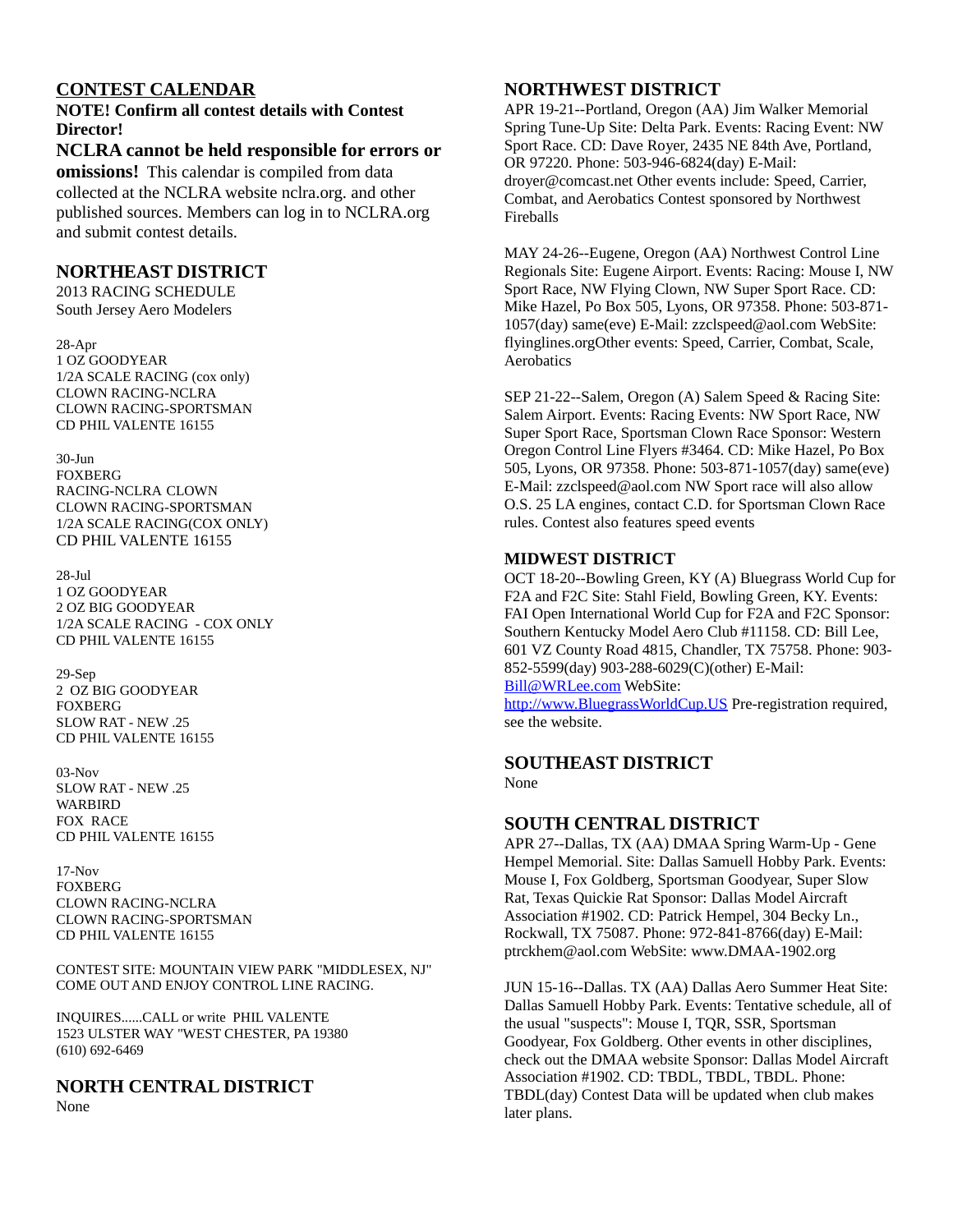# **SOUTHWEST DISTRICT**

#### **April 13-14 Bill Nusz Speed & Herb Stockton Racing Memorial**

All Speed events including electric, 301-310, 606-607, Perky, NASS Sport Jet & C-Speed Racing Sunday only, events include: NCLRA Clown, SCAR Goodyear, Quickie Rat & Cal 15 Rat

#### **June 1-2 Bill and Bev Wisniewski Speed and Racing Memorial**

All Speed events including electric, 301-310, 606-607, Perky, NASS Sport Jet & C-Speed Racing Sunday only, events include: NCLRA Clown, Super Slow Rat/Fox Race, Mouse I & F2CN

#### **September 14-15 Wayne Trivin Memorial Speed and Racing**

All Speed events including electric, 301-310, 606-607, Perky, NASS Sport Jet & C-Speed Racing Sunday only, events include: SCAR Goodyear, Quickie Rat, Formula Unlimited & Mouse I

#### **October 12-13 Virgil Wilbur Memorial Speed and Racing**

All Speed events including electric, 301-310, 606-607, Perky, NASS Sport Jet & C-Speed Saturday Racing events include: F2CN, Super Slow Rat/Fox Race, Formula Unlimited & NCLRA Clown Sunday Racing events include: Mouse I, SCAR Goodyear & Quickie Rat

#### **December 7-8 Toys For Tots Speed & Racing**

All Speed events including electric, 301-310, 606-607, Perky, NASS Sport Jet & C-Speed Racing Sunday only, events include: SCAR Goodyear, Super Slow Rat/Fox Race, Musciano Log Racing & Quickie Rat

# **NATIONAL RECORDS**

SLOW RAT (.25 engine)

Op (70 laps) 3:01.52 Jim Gall/ Les Akre 7/04/11 (140 laps) 6:17.59 Russ Green/ Bill Lee 7/07/09 (no Jr or Sr record)

### ½ A MOUSE 1

|                              | Jr (50 Laps) 2:37.57 Scott Matson   | 7/15/99 |
|------------------------------|-------------------------------------|---------|
|                              | (100 Laps) 5:17.68 Scott Matson     | 7/17/99 |
|                              | Sr (50 Laps) 2:44.68 Dave Rolley Jr | 7/15/99 |
| (100 Laps) 5:20.11 D.J. Parr |                                     | 7/16/98 |
| Op (50 Laps) 2:12.3          | Jim Holland                         | 7/16/04 |
| $(100$ Laps) $4:22$          | Ryan&Gibeault                       | 7/15/99 |

#### ½ A MOUSE 2

Op (70 Laps) 3:01.24 MacCarthy/Kerr 7/11/03 (140 Laps) 6:18.13 Whitney/Hallas 7/10/09

#### SCALE RACING

| Jr (70 Laps)          | 2:50.65 Bob Fogg III   | 7/16/91 |
|-----------------------|------------------------|---------|
| $(140$ Laps)          | 6:08.55 Bob Fogg III   | 6/23/92 |
| $Sr$ (70 Laps)        | 3:15.12 Doug Short     | 7/11/00 |
| $(140$ Laps)          | 5:40.05 Bob Fogg III   | 7/11/95 |
| $Op(70 \text{ Laps})$ | 2:39.38 Willoughby/Oge | 7/15/97 |
| $(140$ Laps)          | 5:33.04 Bob Fogg Sr    | 7/16/91 |
|                       |                        |         |

#### F2C TEAM RACING

|  | Op (100 Laps) 3:16.47 Lambert/Fluker | 7/07/09 |
|--|--------------------------------------|---------|
|  | $(200$ Laps) $6:43.32$ Fisher/Wilk   | 7/16/12 |

#### F2CN (NCLRA RULES)

| 100 Laps 4:14.84 Bill Lee/ Russ Green | 7/07/11 |
|---------------------------------------|---------|
| 200 Laps 8:54.66 D. Hallas/Whitney    | 7/07/11 |

#### 'B" TEAM RACING

| Op (35 Laps) 1:24.34<br>Burke/Duly | 7/12/05 |
|------------------------------------|---------|
| (70 Laps) 3:05.73 Green/Lee        | 7/10/09 |
| (35+70 Laps) 4:33.91 Green/Lee     | 7/10/09 |
| (140 Laps) 6:08.80 Green/Lee       | 7/10/09 |

#### RAT RACING (.15 RULE)

| Op $(70 \text{ Laps})$ 2:44.6 Jim Holland |  | 7/15/04 |  |  |
|-------------------------------------------|--|---------|--|--|
| $(140$ Laps) 5:33.1 Jim Holland           |  | 7/15/04 |  |  |
| Jr-Sr No record established               |  |         |  |  |

#### NCLRA FOX

|  | Jr (100 Laps) 5:57.11 Scott Matson              | 7/11/99 |
|--|-------------------------------------------------|---------|
|  | Sr (100 Laps) 5:28.09 Scott Matson              | 7/16/02 |
|  | Op (100 Laps) 5:32.55 Tim Stone/Bob Oge 7/10/05 |         |

#### NCLRA CLOWN

Op (15 Min.) 344 Laps Les Akre/Andrew Robinson 07/14/10 Op (7 ½ Min.) 167 Laps Les Akre/ Dave Hull 07/05/11

## NCLRA TEXAS QUICKIE RAT

Op (70 Laps) 3:04.28 Jim Holland/Bill Cave 7/14/05 (140 Laps) 6:07.01 John McCollum/Bill Lee 7/14/05

# NCLRA SUPER SLOW RAT

(100 Laps) 5:14.30 Bill Lee/Russ Green 7/05/09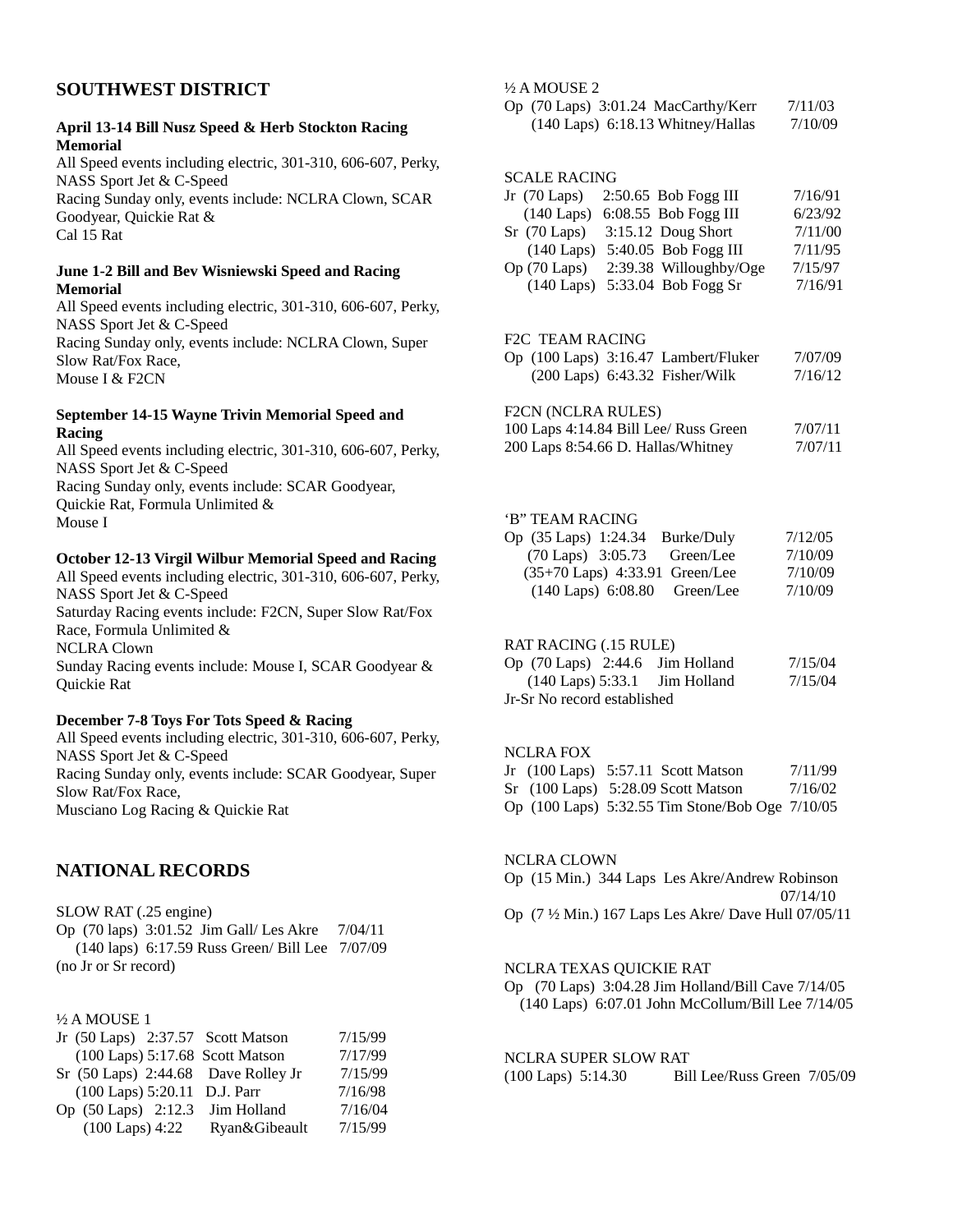# **SUPPLIERS**

### **BRITISH AUSTRALIAN RACING**

Duncan Bainbridge

24 Flinders Avenue, Colonel Light Gardens SA 5041 [Duncan@east-two.co.uk](mailto:Duncan@east-two.co.uk) 0434045805 Your one stop shop for the best of British TR equipment; wheels, valves, RTF F2F and GY models, plugs, canopies and those hard to find items.

## **BRODAK MANUFACTURING**

Everything c/l! 100 Park Ave, Carmichaels PA,15320 724-966-2726 email flyin@brodak.com

# **CS ENGINES AMERICA**

113 North Chase Ave., Bartlett, IL 60103 G/Z .049/.061 Engines; sales, service & parts. (Bill Hughes) e-mail williamhughes4@comcast.net 630-736-6036

# **DARP**

31052 Mason St. Livonia, MI 48154 DARP Magnesium Speed Pans for all classes including A, B, D, F-40, 21-S, and 21 Proto. (Barry Tippett) e-mail: btippett@ameritech.net 734-266-7290

# **JIM DUNKIN**

Engine reference books 816-229-9671 [dunkin@discovernet.com](mailto:dunkin@discovernet.com)

## **ELIMINATOR PROPS**

Steve Wilk 3257 Welcome Ave. N. Crystal, MN 55422 763-531-0604 e-mail swilk@cpinternet.com Online store http://eliminatorprops.com/store/

# **STEVE EICHENBERGER**

Custom Fiberglas Performance Props: Moulded tops. Steve Eichenberger 480-730-0016

# **GILLOTT RACING PRODUCTS**

Custom engine reworking, hard chroming Tim Gillott 1063 Harding St. Salinas, CA,93906 Phone 831-449-2052

# **GOODYEAR PLANS- DOUG MEYER**

Douglas Mayer 5010 W. 123rd Place Hawthorne, CA 90250 310-676-4240 home310-463-0525 cell mayer@kmd-arch.com

# **JUST ENGINES LTD**

Newby Cross Farm,Newby Cross Carlisle, CUMBRIA CA5 6JP England All engine and engine accessory needs; Popular engines plus spares and Pipes.Irvine, Moki, Mvvs ([http://www.justengines.unseen.org](http://www.justengines.unseen.org/))

## **JON FLETCHER**

Custom replacement engine parts, needle valves. 33 Lagari Close, Wingham, NSW 2429 Australia Tel. 61 2 6553 4548

# **LONESTAR BALSA**

12058 S. Profit Row Forney, TX 75126 Office: 972-552-2922 Fax: 972-552-3941 Toll Free: 888-737-3303 Email [http://www.Lonestar-Balsa.com](http://www.Lonestar-Balsa.com/)

## **MBS MODEL SUPPLY**

PO Box 282 Auburn KS 66402 Contact Melvin Schuette 1-785-256-2583 Solid Wire Sets and other C/L needs mbsmodelsupply.com

# **RITCH'S BREW**

Fuel ready mixed top quality finest ingredients. 4104 Lark Lane, Houston, TX 77025 713-661-5458

## **MEJZLIK MODELLBAU**

Borova 14, 64400 BRNO,Czech Republic Distributors of PROFI line of Russian FAI speed gear. PROFI Engines, Pipes, Pans, Props, Tanks, Handles and FAI Speed Models in kit form or ready built. (Tomas Mejzlik) Phone: 420-5-432-18888 Fax: 420-5-432-18880 e-mail mejzlik@brno.comp.cz

### **MODEL ENGINE SPECIALTIES**

15477 Owens Rd, Hinckley, IL 60520 815-286-3969 Custom engine reworking, liners chromed and honed to your specs, racing parts. (Bob Oge) boge@isp-west.com

# **NELSON COMPETITION ENGINES**

121 Pebble Creek Lane, Zelienople, PA 16063 Manufacturer of NELSON Racing Engines and parts, FAI Pans for F2A & FIC Custom Button Heads, Nelson Glow Plugs, many other specialty engine items. (Henry Nelson) Phone: (724) 538- 5282 e-mail: nelcomp@fyi.net

#### **MARC WARWASHANA**

Rubber fastfills, vintage Dons' racing wheels. 11577 North Shore Dr. Whitmore Lake, MI 48189-9124 Phone: 734-449-7355 E-Mail: whellieman@gmail.com

# **OLD MAGAZINE PLANS & MORE ON CD**

Tom Wilk, 301 W. Redwing St.,Duluth, MN 55803 Phone: 218-724-0928(hm) E-Mail: tawilk36@cpinternet.com

# **ZALP ENGINES**

Zalp F2C&F2D engines- Bob Whitney 456 Garvey rd sw, Palm Bay FL 32908 [f2cracer@aol.com](mailto:f2cracer@aol.com)